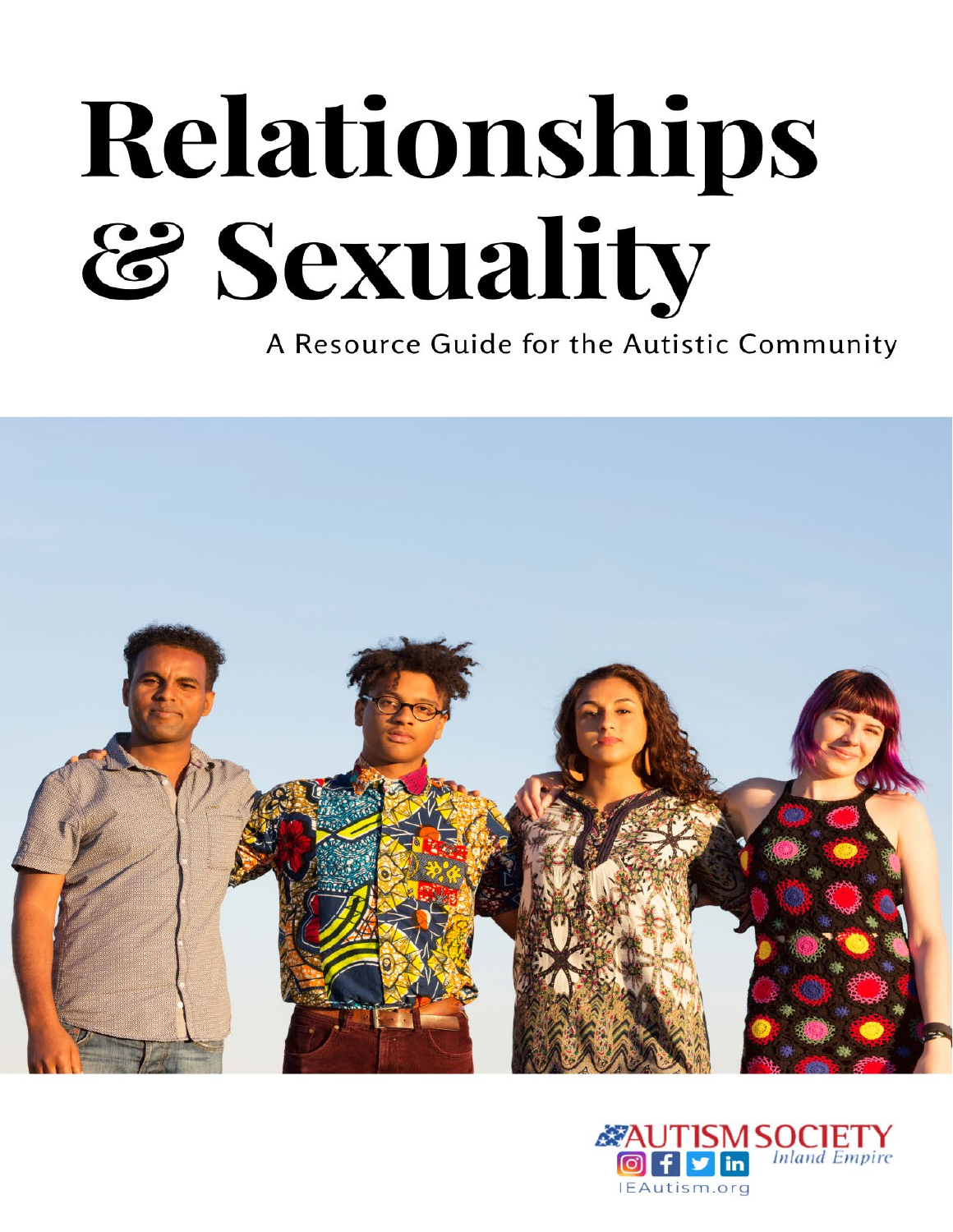

Gender identity and sexuality are more varied among autistic people than in the general population, [A preliminary 2021 study of 2400 people](https://medicalxpress.com/news/2021-05-sexuality-people-autism.html) found that adults with autism report a broad range of sexuality—being much more likely to identify as asexual, bisexual or homosexual than people without autism.

Bisexual or homosexual autistic adults may find more potential for sex and/or relationships in the gay community where there is less emphasis on conformity.

Some of those on the autism spectrum are celibate by choice, feeling that they are asexual, or that there are more important things in life. Others have resigned themselves to celibacy since romantic or sexual relationships can be much harder to find due to a misunderstanding of social skills and the difficulty of finding a suitable partner.

It is important that individuals with autism have concrete information on relationships and sexuality. Children, teens and adults may need guidance on everything from how to tell when someone "likes you," to "sexting," to masturbation.

The Autism Society Inland Empire compiled this list of resources to assist adults and family members with resources to have these important conversations. We hope you find it helpful.

This list is not intended to be all inclusive and the Autism Society Inland Empire does not endorse any individual product. All information provided or published by the Autism Society Inland Empire is for information purposes only. References to any treatment or therapy option, program, service or treatment provider are not an endorsement by the Autism Society. Referrals provided are suggestions to organizations that might help, but do not constitute a recommendation. The Autism Society Inland Empire cannot be held responsible for consequences that arise from individual dealings with a professional or organization. The inclusion of any organization does not imply endorsement, and omission does not imply disapproval. The Autism Society Inland Empire may add or remove organizations from this list at its discretion. If you would like to be considered to be in the Resource Guide, please contact us at [info@ieautism.org.](mailto:info@ieautism.org)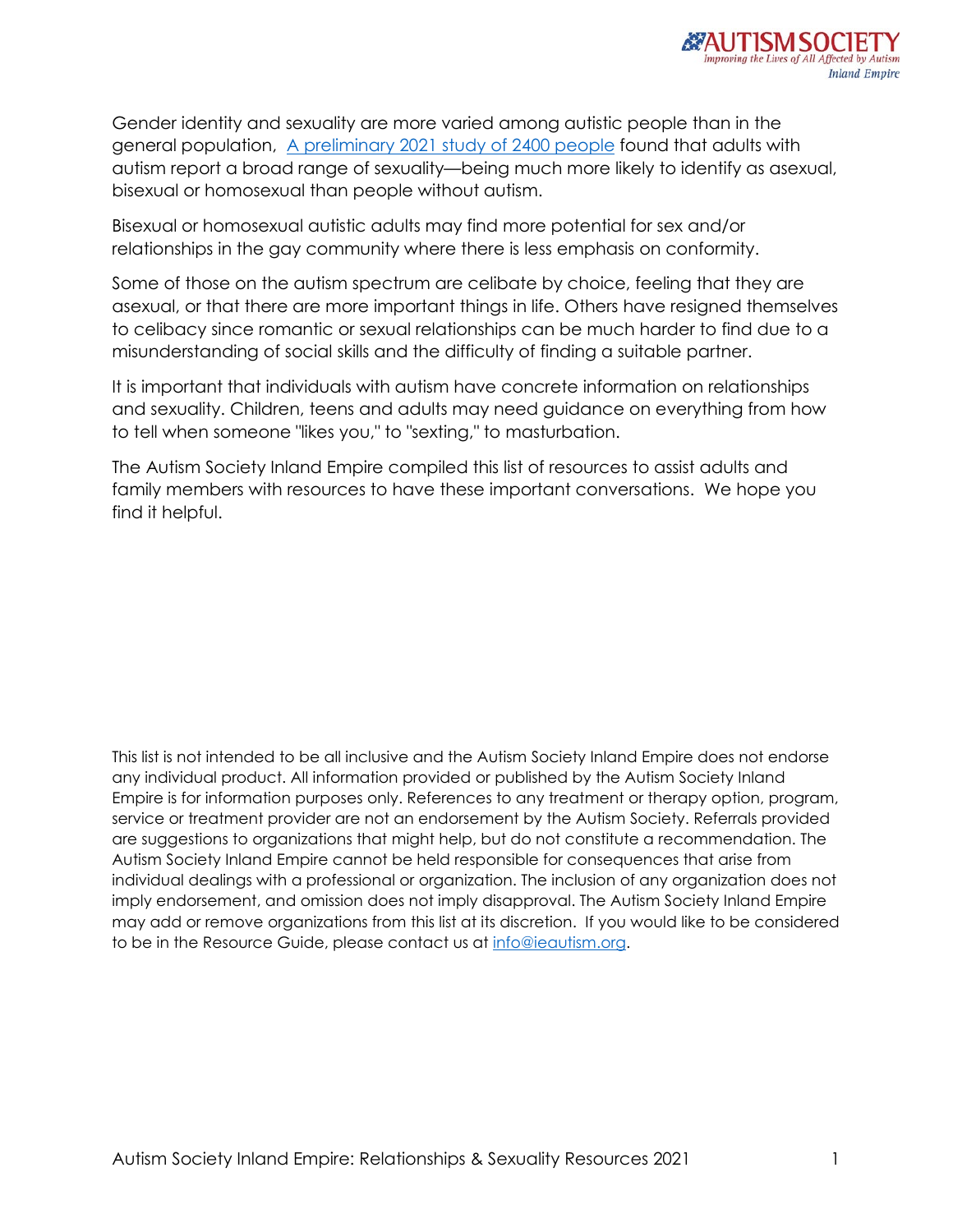# **Table of Contents**

| <b>Articles</b>                        |
|----------------------------------------|
| Apps and Website Programs              |
| <b>Social Stories</b>                  |
| <b>Teaching Resources</b>              |
| Videos on Teaching Friendship Skills   |
|                                        |
| <b>Puberty Resources</b>               |
|                                        |
| <b>ARTICLES AND RESOURCES: ROMANCE</b> |
| <b>SOCIAL STORIES: ROMANCE</b>         |
|                                        |
| Articles: Sex Education                |
| Local Resources: Sex Education         |
| Social Stories: Sex Education          |
|                                        |
| Articles and Resources: LGBTQ          |
| <b>Books: Sex Education</b>            |
| Local and Online Support: LGBTQ+       |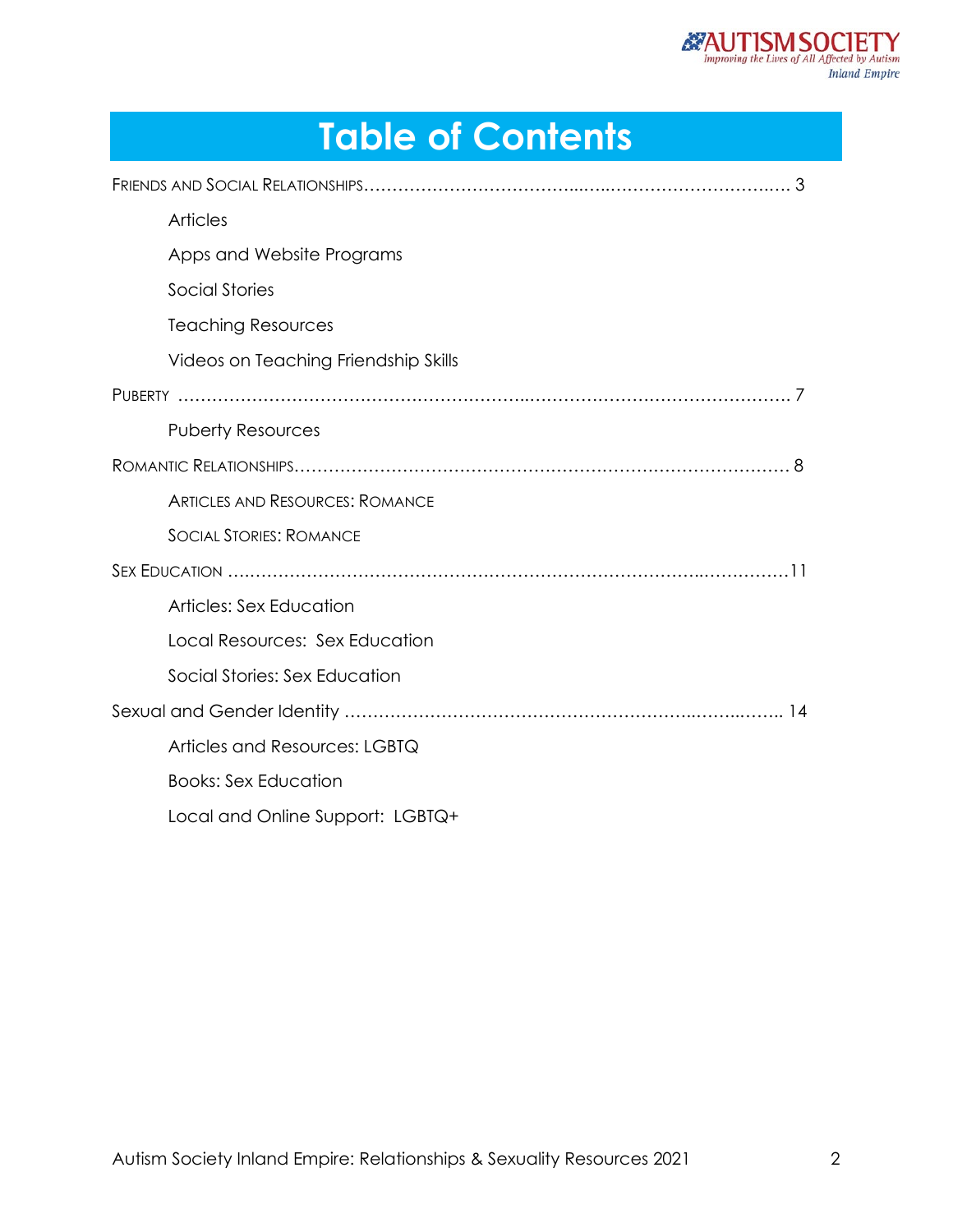# **FRIENDS AND SOCIAL RELATIONSHIPS**

Social connection is a powerful predictor of long-term physical and mental health. Having meaningful friendships — or lacking them — has an impact on our cardiovascular and immune systems, stress responses, sleep and cognitive health. People with strong social connections survive longer, on average than those with poor connections, according to a meta-analysis of more than 300,000 people. Loneliness, defined as a mismatch between desired and actual levels of social connection, is as great a risk factor for mortality as smoking, the analysis suggests. Autistic people may not look lonely, because they often separate themselves from others — but they can feel lonely.

According to a study published in 2000, autistic children tend to be lonelier than their neurotypical peers, And this loneliness may contribute significantly to the high incidence of depression and anxiety among autistic adults.

Autistic people overwhelmingly report that they want friends. They can and do form friendships with both neurotypical and autistic peers, even if their interactions sometimes look different from those among neurotypical people.

Some children or adults may have a focus on developing friendships but don't understand some of the unwritten rules of social interaction. They may not understand that friends sometimes want to be with others and might react quite rudely, become distressed or end the friendship if their friend goes and plays with someone else. Wanting to have a friend, they can misinterpret kindness for friendship and may become attached to someone who does not consider them a friend. The inflexibility of thought and a lack of appreciation of another's feelings may result in rejection by peers.

These skills can be taught by parents, ABA therapists, speech pathologists, and other professionals. Check out the Social Skills section in the Resource Guide for a list of providers who specialize in teaching these skills and our Social Recreation section for a list of fun and accepting activities.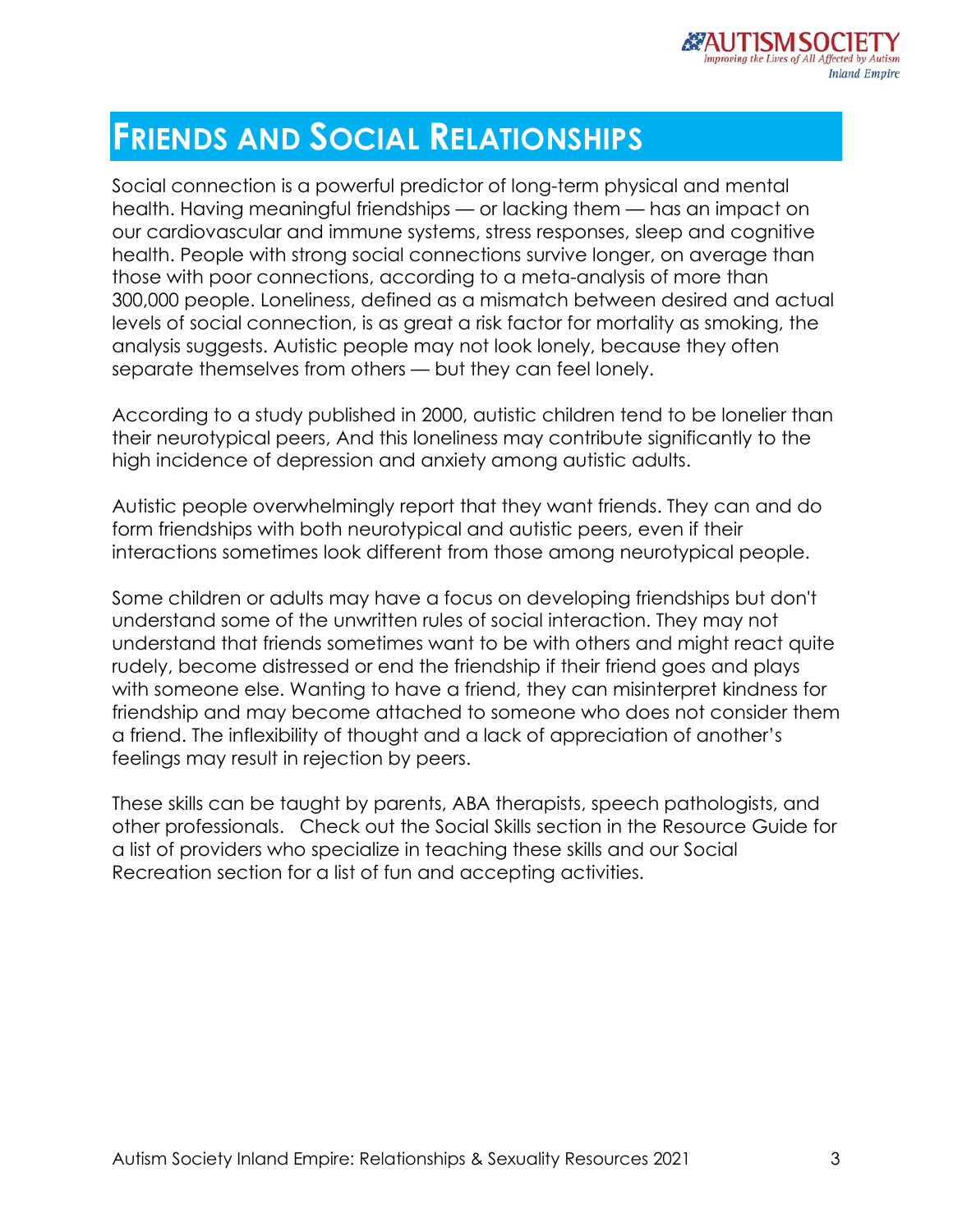## Articles: Friendship

#### **Article-How People with Autism Forge Friendships (Spectrum News)**: [https://www.spectrumnews.org/features/deep-dive/how-people-with-autism](https://www.spectrumnews.org/features/deep-dive/how-people-with-autism-forge-friendships/#:%7E:text=Autistic%20people%20overwhelmingly%20report%20that,from%20those%20among%20neurotypical%20people)[forge](https://www.spectrumnews.org/features/deep-dive/how-people-with-autism-forge-friendships/#:%7E:text=Autistic%20people%20overwhelmingly%20report%20that,from%20those%20among%20neurotypical%20people)[friendships/#:~:text=Autistic%20people%20overwhelmingly%20report%20that,fro](https://www.spectrumnews.org/features/deep-dive/how-people-with-autism-forge-friendships/#:%7E:text=Autistic%20people%20overwhelmingly%20report%20that,from%20those%20among%20neurotypical%20people) [m%20those%20among%20neurotypical%20people](https://www.spectrumnews.org/features/deep-dive/how-people-with-autism-forge-friendships/#:%7E:text=Autistic%20people%20overwhelmingly%20report%20that,from%20those%20among%20neurotypical%20people)

**Autism Toolbox-Friendships**: <http://www.autismtoolbox.co.uk/friendships>

**Helping Kids with Autism Make Friends**: [https://www.marcus.org/autism](https://www.marcus.org/autism-resources/autism-tips-and-resources/helping-kids-with-autism-make-friends)[resources/autism-tips-and-resources/helping-kids-with-autism-make-friends](https://www.marcus.org/autism-resources/autism-tips-and-resources/helping-kids-with-autism-make-friends)

**Making Friends: A Guide for Autistic Adults**: [https://www.autism.org.uk/advice](https://www.autism.org.uk/advice-and-guidance/topics/family-life-and-relationships/making-friends/autistic-adults)[and-guidance/topics/family-life-and-relationships/making-friends/autistic-adults](https://www.autism.org.uk/advice-and-guidance/topics/family-life-and-relationships/making-friends/autistic-adults)

**Wrong Planet**-Wrong Planet is the web community designed for individuals (and parents/professionals of those) with Autism, Asperger's Syndrome, ADHD, PDDs, and other neurological differences. We provide a discussion forum, where members communicate with each other, an article section, with exclusive articles and how-to guides, a blogging feature, and more. [https://wrongplanet.net](https://wrongplanet.net/)

**Social Relationships** (Autism Society): [https://www.autism-society.org/living-with](https://www.autism-society.org/living-with-autism/autism-through-the-lifespan/adulthood/socialrelationships/)[autism/autism-through-the-lifespan/adulthood/socialrelationships/](https://www.autism-society.org/living-with-autism/autism-through-the-lifespan/adulthood/socialrelationships/)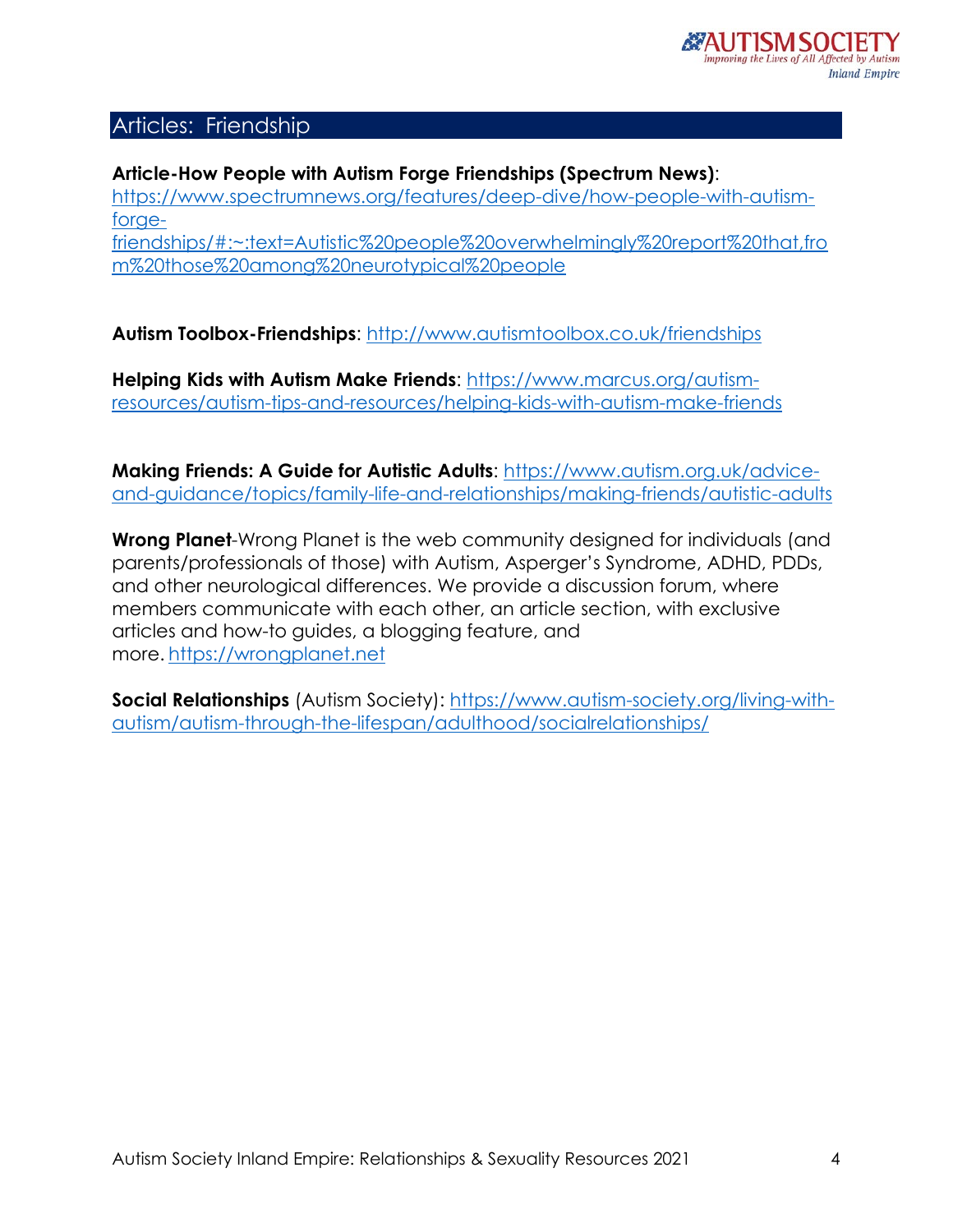#### Apps and Website Programs: Friendship

**Hiki**-Friendship & Dating Mobile App for the Autistic Community: Hiki—meaning "able" in Hawaiian—is a friendship and dating mobile app for the Autistic community. It is a space where neurodiversity is embraced and being atypical is celebrated. Every part of Hiki, from ideation to design to launch, has been built with Autistic adults to make sure that it is representative of Neurodivergent needs. (For iOS and Android) [https://www.hikiapp.com](https://www.hikiapp.com/)

**Making Authentic Friendships App** for iOS and Android: Responsive web based app that helps individuals with special needs (13+) find friends at home or on the go , based off of their geolocation, diagnosis, age, and interests- [https://www.makingauthenticfriendships.com](https://www.makingauthenticfriendships.com/)

**Social Cipher** - builds online social-emotional learning (SEL) games for neurodivergent youth ages 10-15 to use with counselors, therapists, and educators. [https://www.socialciphergame.com](https://www.socialciphergame.com/)

#### Social Stories

*Being a Good Friend*: [https://missallisonsclass.blogspot.com/2012/07/social-story](https://missallisonsclass.blogspot.com/2012/07/social-story-saturday-1-being-good.html)[saturday-1-being-good.html](https://missallisonsclass.blogspot.com/2012/07/social-story-saturday-1-being-good.html)

*How Friendships Can Change:* [https://carolgraysocialstories.com/wp](https://carolgraysocialstories.com/wp-content/uploads/2018/01/Friendship-Is-Like-That.pdf)[content/uploads/2018/01/Friendship-Is-Like-That.pdf](https://carolgraysocialstories.com/wp-content/uploads/2018/01/Friendship-Is-Like-That.pdf)

*Making Friends*: [https://www.teacherspayteachers.com/Product/A-Story-on-](https://www.teacherspayteachers.com/Product/A-Story-on-Making-Friends-216940)[Making-Friends-216940](https://www.teacherspayteachers.com/Product/A-Story-on-Making-Friends-216940)

*Relationships*: <https://paautism.org/resource/relationships-social-story/>

**Safe and Unsafe Friends: [https://adayinourshoes.com/wp](https://adayinourshoes.com/wp-content/uploads/2016/05/safe-and-unsafe-friends.pdf)**[content/uploads/2016/05/safe-and-unsafe-friends.pdf](https://adayinourshoes.com/wp-content/uploads/2016/05/safe-and-unsafe-friends.pdf)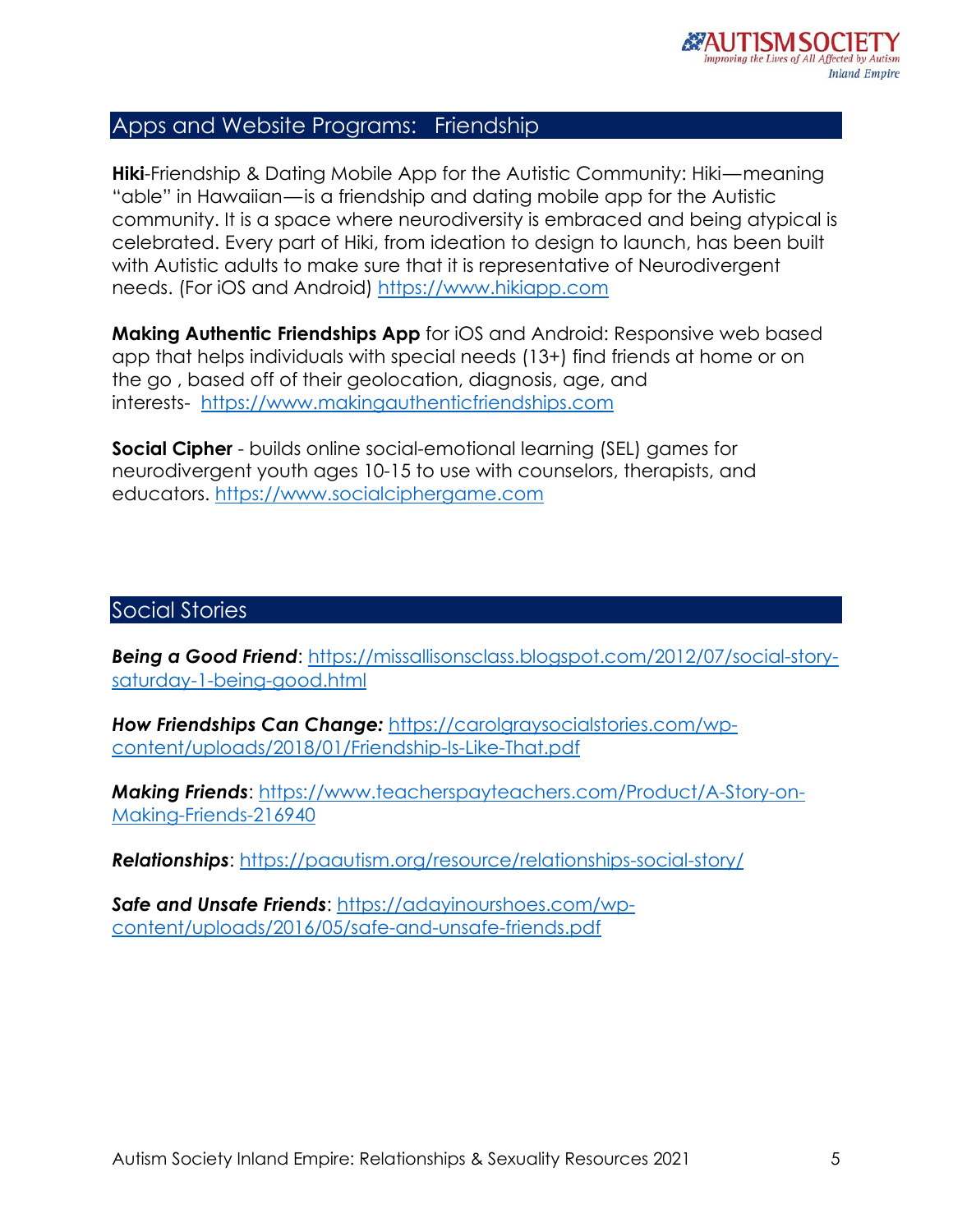#### Teaching Resources

**Circle of Friends** (brief explanation): [https://www.unl.edu/asdnetwork/what](https://www.unl.edu/asdnetwork/what-circle-friends)[circle-friends](https://www.unl.edu/asdnetwork/what-circle-friends)

**Compliments Worksheet**: [http://autismteachingstrategies.com/wp](http://autismteachingstrategies.com/wp-content/uploads/2012/03/Compliment-Worksheets-PDF-Download.pdf)[content/uploads/2012/03/Compliment-Worksheets-PDF-Download.pdf](http://autismteachingstrategies.com/wp-content/uploads/2012/03/Compliment-Worksheets-PDF-Download.pdf)

**Conversation Box activity:** [http://autismteachingstrategies.com/wp](http://autismteachingstrategies.com/wp-content/uploads/2012/03/Conversation-Box-directions.pdf)[content/uploads/2012/03/Conversation-Box-directions.pdf](http://autismteachingstrategies.com/wp-content/uploads/2012/03/Conversation-Box-directions.pdf)

**Making and Keeping Friends-A 5 Step Model for Social Skills Instruction:** <https://www.iidc.indiana.edu/irca/articles/making-and-keeping-friends.html>

**Program for the Education and Enrichment of Relational Skills** (PEERS®) is worldrenowned for providing evidence-based social skills treatment to preschoolers, adolescents, and young adults with autism spectrum disorder (ASD), attentiondeficit /hyperactivity disorder (ADHD), anxiety, depression, and other socioemotional problems. Many social skills providers may utilize this curriculum. <https://www.semel.ucla.edu/peers>

## Videos on Teaching Friendship Skills

**Bullying**: <http://teenage-resource.middletownautism.com/resources/videos/#social>

**Circle of Friends:** [https://www.youtube.com/watch?v=Up–voI6dNc&ab\\_channel=CBSLosAngeles](https://www.youtube.com/watch?v=Up%E2%80%93voI6dNc&ab_channel=CBSLosAngeles)

**How to Join a Social Group and Make New Friends:** [https://www.youtube.com/watch?v=az8vpzxZkj4&ab\\_channel=WrongPlanet](https://www.youtube.com/watch?v=az8vpzxZkj4&ab_channel=WrongPlanet)

**Making Friends in Middle School:** [https://www.youtube.com/watch?v=MJYLfekgw2I&ab\\_channel=TDSocialSkills](https://www.youtube.com/watch?v=MJYLfekgw2I&ab_channel=TDSocialSkills)

**ModelMe Friendship Skills** (Teens): <https://www.modelmekids.com/aspergers-friend.html>

**Social Skills Video:** [https://www.youtube.com/watch?v=2zVEIv1fA78&ab\\_channel=belikebuddy](https://www.youtube.com/watch?v=2zVEIv1fA78&ab_channel=belikebuddy)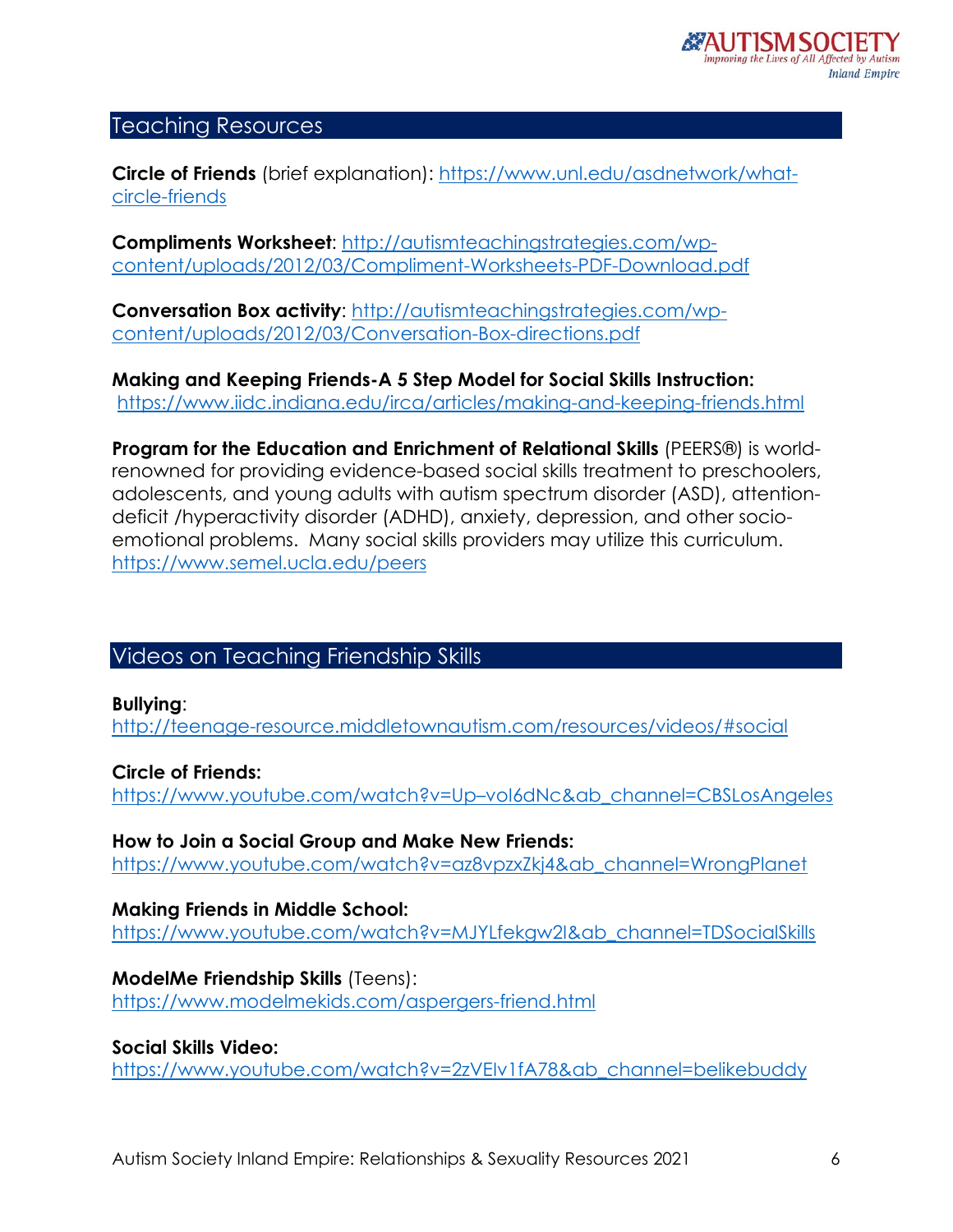# **PUBERTY**

Mood swings, confusion, and a whole lot of awkwardness. Puberty is just a part of growing up.

Puberty can be a chaotic and confusing time, both for parents of children with autism spectrum disorders (ASD) and for the children. Even the most knowledgeable, motivated, and devoted parents can find that this period brings feelings of doubt and a sense of being ill-equipped for an entirely new set of challenges. Below, we have compiled some excellent resources to help talk with your child about puberty/sex education.

## Puberty Resources

A Guide to Puberty and Autism – <https://www.normallifeinc.com/autism-awareness-blog/puberty-autism/>

Healthy Bodies for Boys <https://vkc.vumc.org/healthybodies/files/HealthyBodies-Boys-web.pdf>

Healthy Bodies for Girls <https://vkc.vumc.org/healthybodies/files/HealthyBodies-Girls-web.pdf>

Lurie Center for Autism: Puberty <https://www.massgeneral.org/children/autism/lurie-center/puberty>

Preparing for puberty: autistic children and teenagers [https://raisingchildren.net.au/autism/development/physical](https://raisingchildren.net.au/autism/development/physical-development/preparing-for-puberty-asd)[development/preparing-for-puberty-asd](https://raisingchildren.net.au/autism/development/physical-development/preparing-for-puberty-asd)

Puberty and children on The Autism Spectrum - [https://www.autism](https://www.autism-society.org/wp-content/uploads/2014/04/LWA_Puberty.pdf)[society.org/wp-content/uploads/2014/04/LWA\\_Puberty.pdf](https://www.autism-society.org/wp-content/uploads/2014/04/LWA_Puberty.pdf)

PUBERTY: A GUIDE FOR TEENAGERS WITH AN AUTISM SPECTRUM DISORDER AND THEIR PARENTS - [http://nhfv.org/wp-content/uploads/2016/06/sexualityautism](http://nhfv.org/wp-content/uploads/2016/06/sexualityautism-spectrum-disorder.184122715.pdf)[spectrum-disorder.184122715.pdf](http://nhfv.org/wp-content/uploads/2016/06/sexualityautism-spectrum-disorder.184122715.pdf)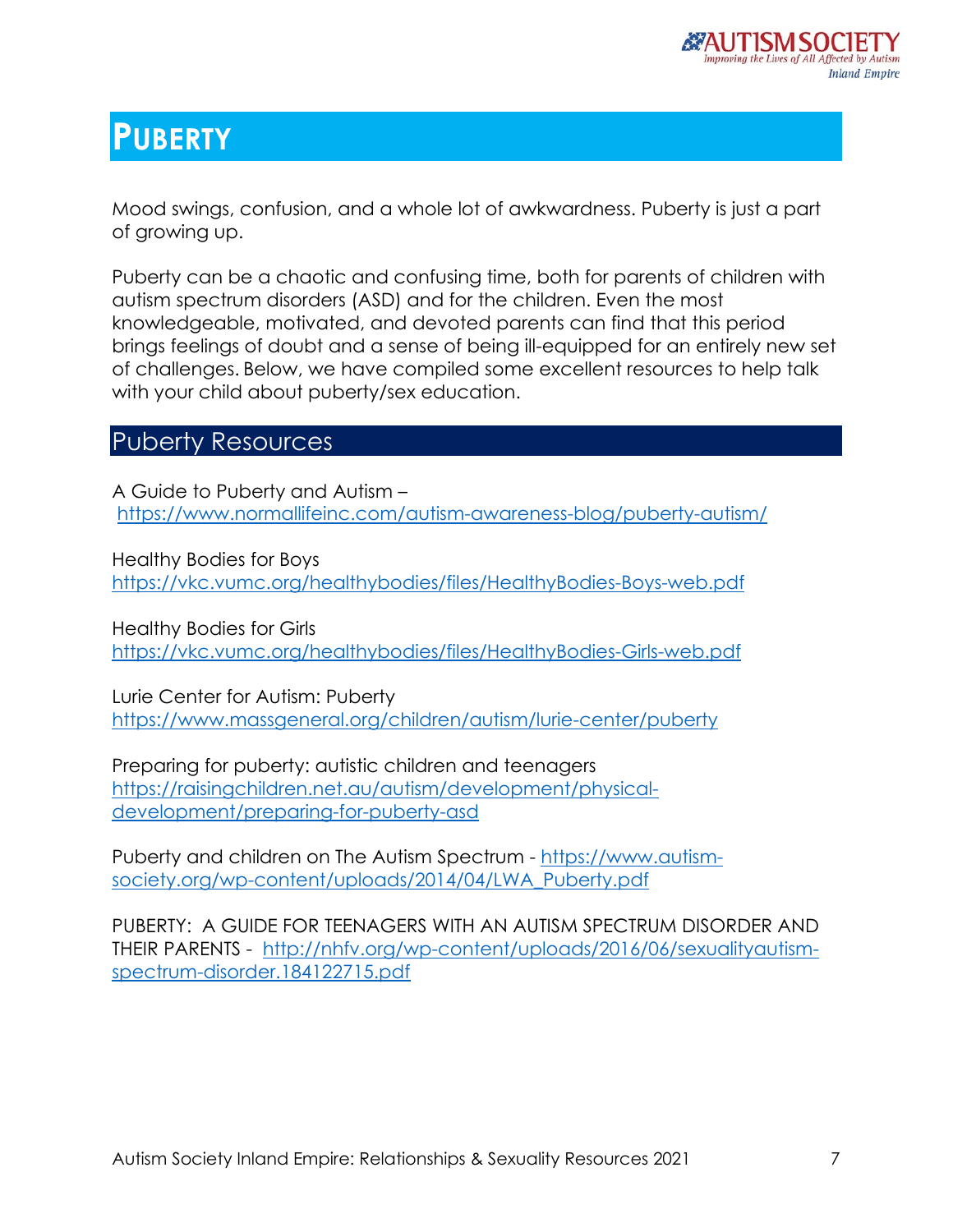# **ROMANTIC RELATIONSHIPS**

Romance comes with many exciting moments and navigating the dating game can be challenging for anyone. But there are additional complexities experienced by people with ASD that make dating and relationship building even more overwhelming. We have compiled some tips that may be helpful to you as you navigate romantic relationships.

Articles and Resources: Romance

Autism & Dating-Practical Tips for Parents: <https://autismspectrumnews.org/autism-and-dating-practical-tips-for-parents/>

Dating During a Pandemic:<https://paautism.org/resource/dating-pandemic/>

Dating and Relationships (Autism Launchpad): <http://www.autismlaunchpad.org.au/social/romance-and-dating/>

Dating and Relationships (ARC AutismNow): [https://autismnow.org/at](https://autismnow.org/at-home/relationships/dating-and-relationships/)[home/relationships/dating-and-relationships/](https://autismnow.org/at-home/relationships/dating-and-relationships/)

Dating on the Autism Spectrum-Notes for Neurotypical Partners: [https://opendoorstherapy.com/dating-on-the-autism-spectrum-notes-for](https://opendoorstherapy.com/dating-on-the-autism-spectrum-notes-for-neurotypical-partners/#:%7E:text=Romantic%20relationships%20can%20be%20difficult,autism%20crave%20intimacy%20and%20love)[neurotypical](https://opendoorstherapy.com/dating-on-the-autism-spectrum-notes-for-neurotypical-partners/#:%7E:text=Romantic%20relationships%20can%20be%20difficult,autism%20crave%20intimacy%20and%20love)[partners/#:~:text=Romantic%20relationships%20can%20be%20difficult,autism%20](https://opendoorstherapy.com/dating-on-the-autism-spectrum-notes-for-neurotypical-partners/#:%7E:text=Romantic%20relationships%20can%20be%20difficult,autism%20crave%20intimacy%20and%20love) [crave%20intimacy%20and%20love](https://opendoorstherapy.com/dating-on-the-autism-spectrum-notes-for-neurotypical-partners/#:%7E:text=Romantic%20relationships%20can%20be%20difficult,autism%20crave%20intimacy%20and%20love)

Hiki: Hiki is a friendship and dating app for the Autistic community. It is a place to feel safe, find friendship or love, and most importantly, to be yourself. (iOS and Android)<https://www.hikiapp.com/>

Printable Guide to Romantic Relationships: [https://pathfindersforautism.org/wp](https://pathfindersforautism.org/wp-content/uploads/2019/07/Romantic-Relationships.pdf)[content/uploads/2019/07/Romantic-Relationships.pdf](https://pathfindersforautism.org/wp-content/uploads/2019/07/Romantic-Relationships.pdf)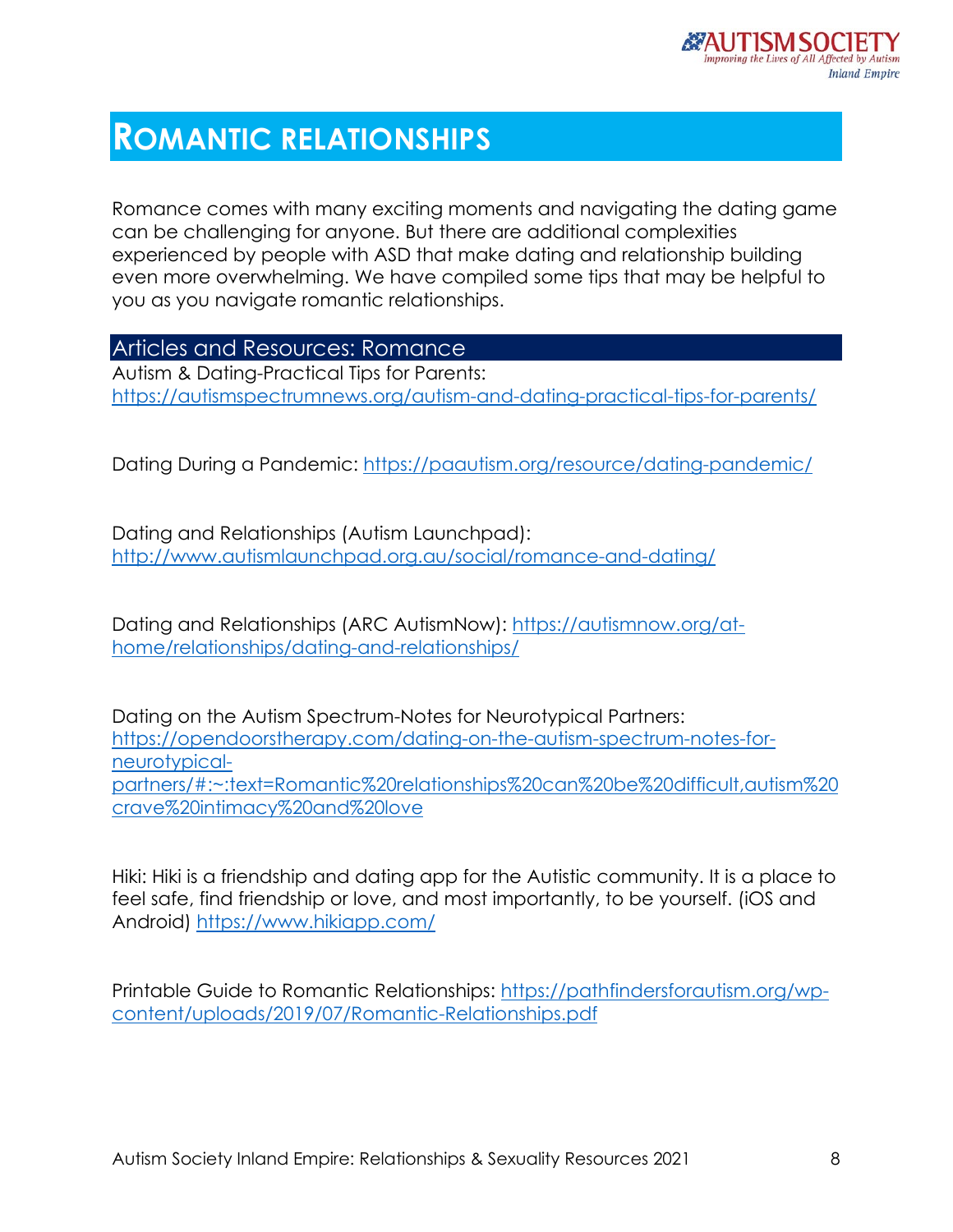Respectful Romantic Relationships for Autistic Teens: [https://raisingchildren.net.au/teens/communicating-relationships/romantic](https://raisingchildren.net.au/teens/communicating-relationships/romantic-relationships/respectful-relationships-for-teens)[relationships/respectful-relationships-for-teens](https://raisingchildren.net.au/teens/communicating-relationships/romantic-relationships/respectful-relationships-for-teens)

Romance 101-Dating for Adults with ASD: <https://www.carautismroadmap.org/romance-101-dating-for-adults-with-asd/>

Romantic Relationships and Feelings for Autistic Teens: [https://raisingchildren.net.au/autism/development/sexual](https://raisingchildren.net.au/autism/development/sexual-development/romantic-relationships-feelings-autistic-teenagers)[development/romantic-relationships-feelings-autistic-teenagers](https://raisingchildren.net.au/autism/development/sexual-development/romantic-relationships-feelings-autistic-teenagers)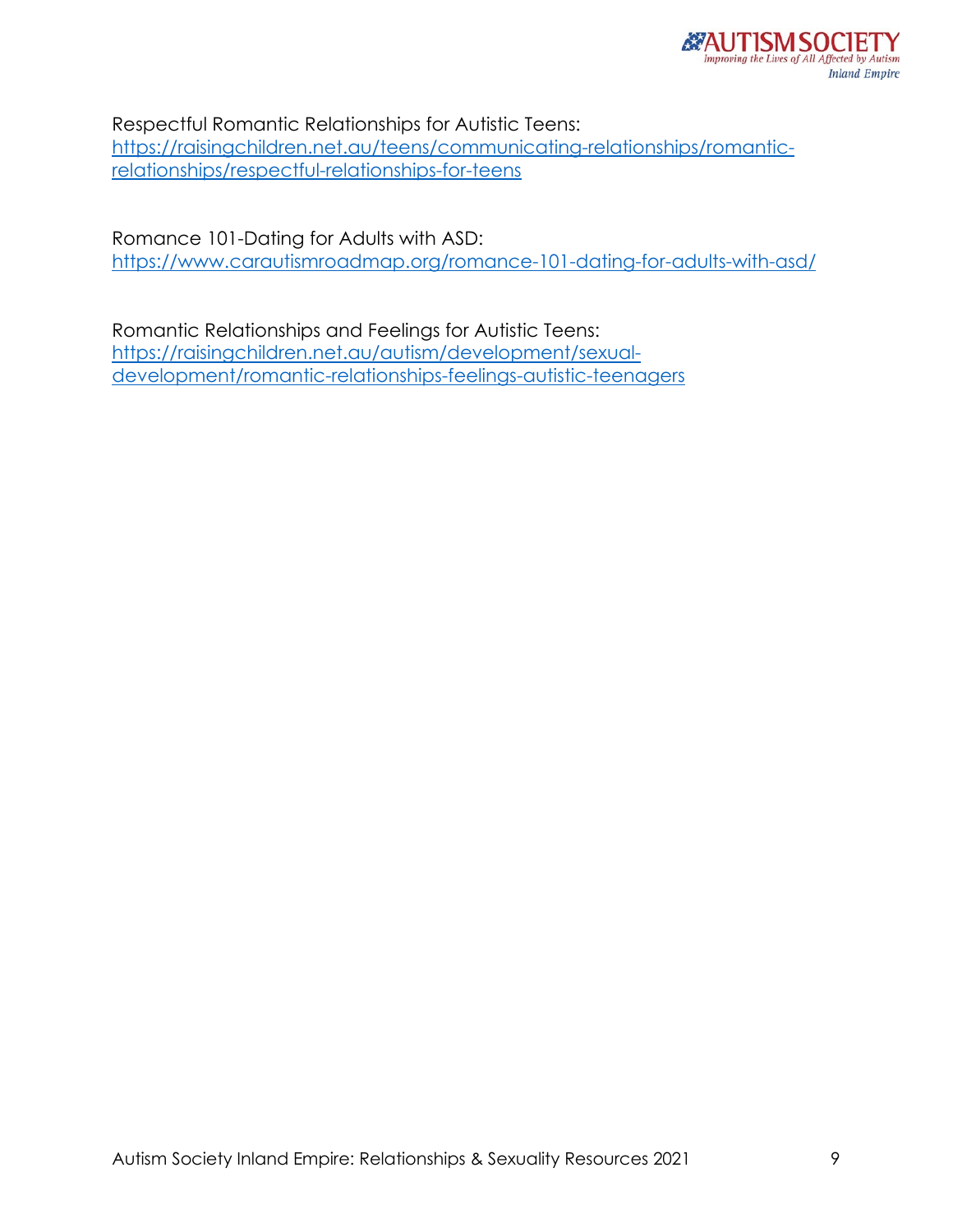Social Stories: Romance

15 Tips for a Successful Date (ASDNext): [https://asdnext.org/wp](https://asdnext.org/wp-content/uploads/2019/07/Dating-Resources.15TipsForSuccessfulDate-min.pdf)[content/uploads/2019/07/Dating-Resources.15TipsForSuccessfulDate-min.pdf](https://asdnext.org/wp-content/uploads/2019/07/Dating-Resources.15TipsForSuccessfulDate-min.pdf)

Healthy vs Unhealthy Relationships Social Story: [https://paautism.org/resource/be-safe-healthy-vs-unhealthy-relationships-social](https://paautism.org/resource/be-safe-healthy-vs-unhealthy-relationships-social-story/)[story/](https://paautism.org/resource/be-safe-healthy-vs-unhealthy-relationships-social-story/)

How to Ask Someone on a Date (ASDNext): [https://asdnext.org/wp](https://asdnext.org/wp-content/uploads/2019/07/Dating-Resources.HowToAskSomeoneOnADate-min.pdf)[content/uploads/2019/07/Dating-Resources.HowToAskSomeoneOnADate](https://asdnext.org/wp-content/uploads/2019/07/Dating-Resources.HowToAskSomeoneOnADate-min.pdf)[min.pdf](https://asdnext.org/wp-content/uploads/2019/07/Dating-Resources.HowToAskSomeoneOnADate-min.pdf)

How to Tell if a Girl is Flirting with You: <https://www.wikihow.com/Tell-if-a-Girl-Is-Flirting-With-You>

Online Dating (ASDNext): [https://asdnext.org/wp](https://asdnext.org/wp-content/uploads/2019/07/Dating-Resources.OnlineDating-min.pdf)[content/uploads/2019/07/Dating-Resources.OnlineDating-min.pdf](https://asdnext.org/wp-content/uploads/2019/07/Dating-Resources.OnlineDating-min.pdf)

Romantic Relationships Social Story: <https://paautism.org/resource/relationships-social-story/>

Verbal and Non-Verbal Conversation Cues: [https://paautism.org/wp-content/uploads/2019/08/Verbal-and-nonverbal](https://paautism.org/wp-content/uploads/2019/08/Verbal-and-nonverbal-cues-draft.pdf)[cues-draft.pdf](https://paautism.org/wp-content/uploads/2019/08/Verbal-and-nonverbal-cues-draft.pdf)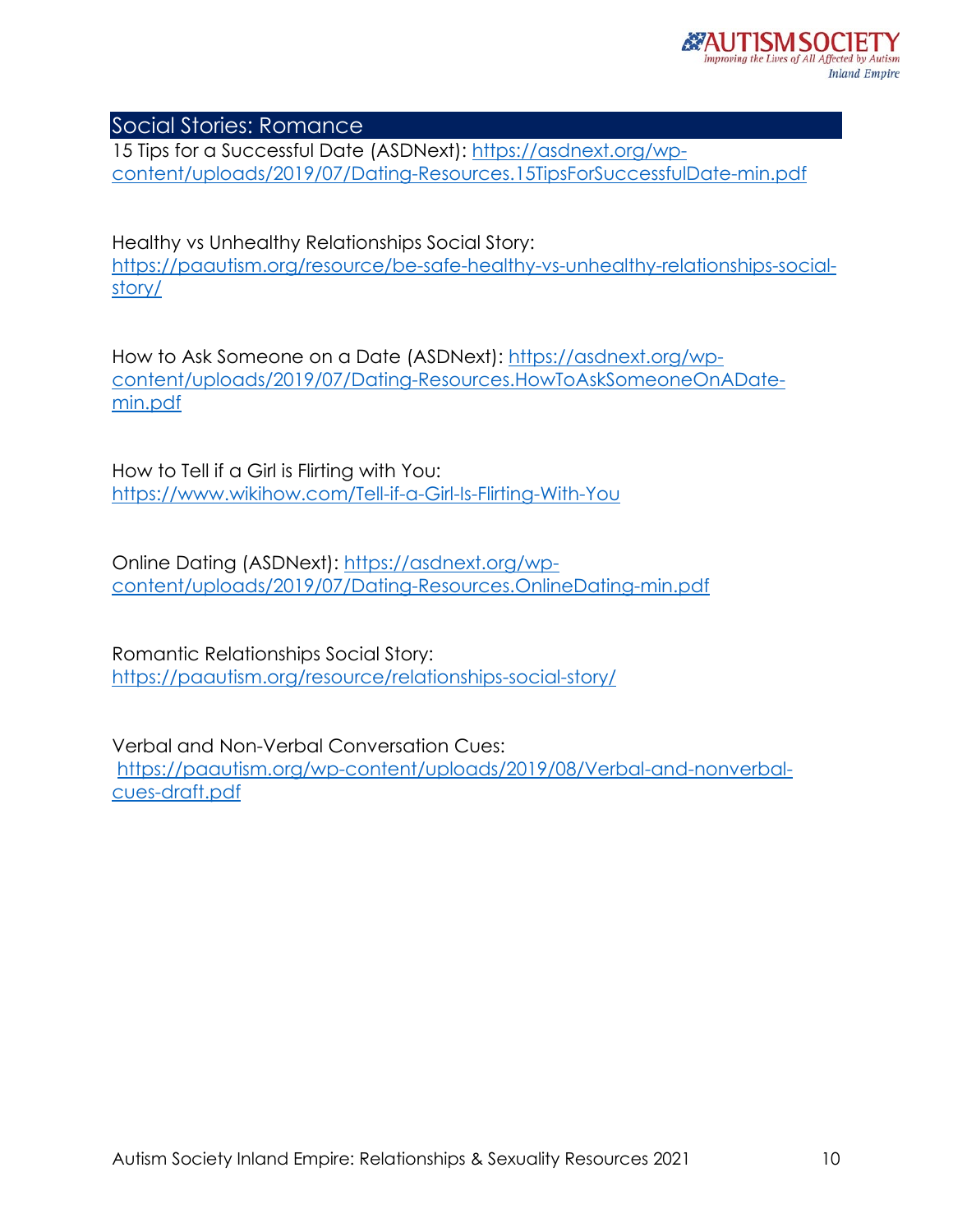# **SEX EDUCATION**

### Articles: Sex Education

All About Sex – [https://www.fpnsw.org.au/factsheets/individuals/disability/all](https://www.fpnsw.org.au/factsheets/individuals/disability/all-about-sex)[about-sex](https://www.fpnsw.org.au/factsheets/individuals/disability/all-about-sex)

Elevatus Training- Developmental Disabilities and Sexuality 101 – Developmental Disabilities and Sexuality 101 – Self-Study Course – <https://www.elevatustraining.com/>

Puberty, Sex, and Sexuality – <https://vkc.vumc.org/assets/files/resources/sexedtoolkit.pdf>

Sex Education – A Guide for Parents – [https://www.autism.org.uk/advice-and](https://www.autism.org.uk/advice-and-guidance/topics/family-life-and-relationships/sex-education/parents-and-carers)[guidance/topics/family-life-and-relationships/sex-education/parents-and-carers](https://www.autism.org.uk/advice-and-guidance/topics/family-life-and-relationships/sex-education/parents-and-carers)

SEX ED FOR SELF-ADVOCATES! – <https://researchautism.org/sex-ed-guide/>

## Books: Sex Education

*Sexuality and Relationship Education for Children and Adolescents with Autism Spectrum Disorders* 1st Edition-By Davida Hartman

*Sexuality and Severe Autism: A Practical Guide for Parents, Caregivers and Health Educators*- By K.E. Reynolds

*The Autism Friendly Guide to Periods-By Robyn Steward What's Happening to Tom? A Book About Puberty for Boys and Young Men with Autism and Related Conditions*-By Kate E. Reynolds

*What's Happening to Ellie? A Book About Puberty for Girls and Young Women with Autism and Related Conditions*-By Kate E. Reynolds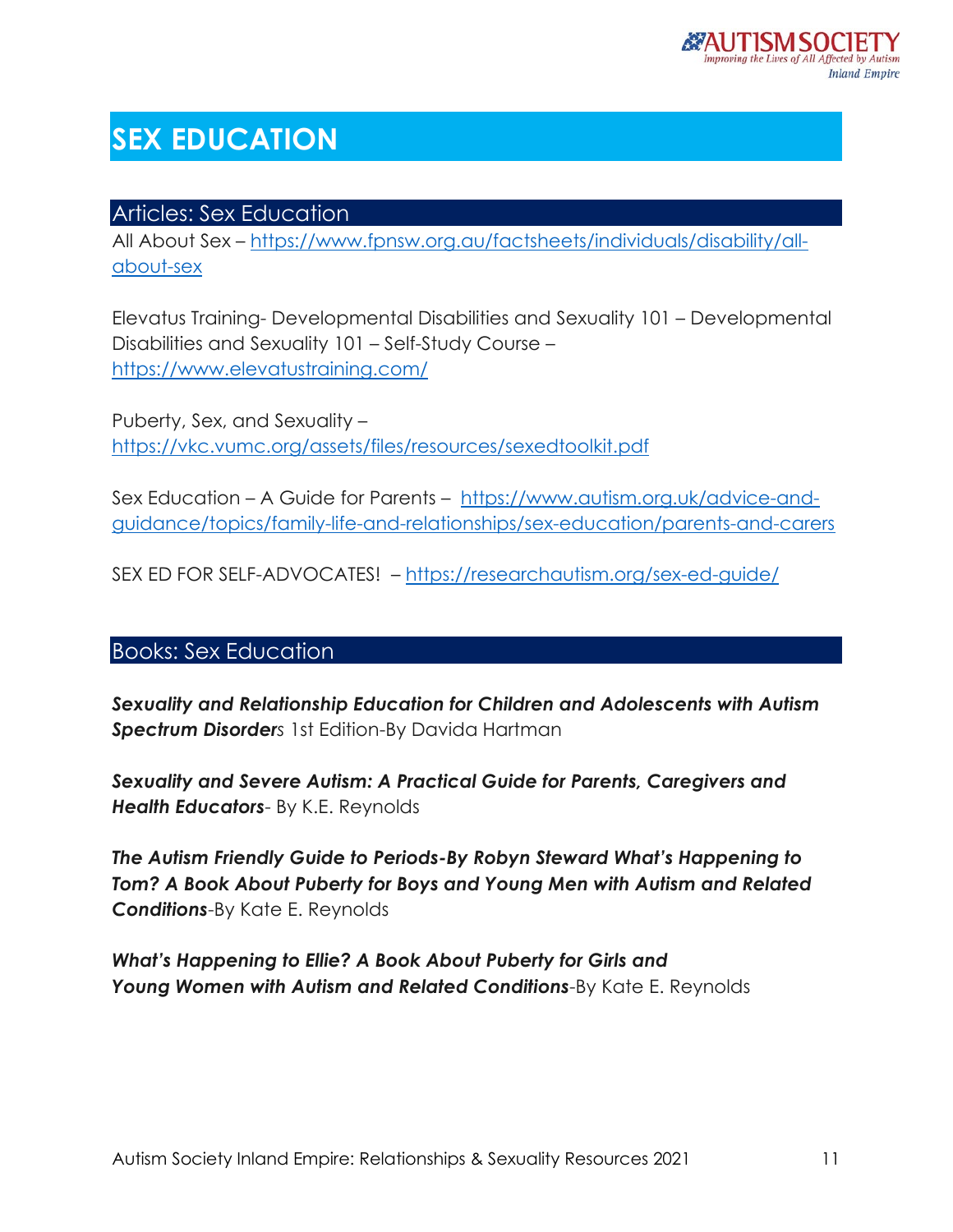#### Local Resources: Sex Education

#### **Autism Heroes**

420 Brookside Ave, Redlands CA 92373 (909) 312-3070 [www.myautismheroes.com](http://www.myautismheroes.com/)

Autism Heroes focuses on providing ABA services to individuals with disabilities in school settings, in-home settings, and in the community. By not only collaborating with the individual but with their professional team and family we seek to reach a cohesive intervention plan to benefit the individual. Offers a number of services including Parent and Adolescents with special needs Sexuality Training.

If you are a Regional Center client, Supported Living Services may be able to assist with sex education. An ABA company (Behavior Therapy) may also be to assist.

Social Stories: Sex Education

Be Safe: Explaining Sex and Sexual Behaviors Social Story - <https://paautism.org/resource/sex-sexual-behaviors-social-story/>

Healthy Bodies Appendix (Girls)

- <https://vkc.vumc.org/healthybodies/files/HealthyBodiesAppendix-Girls.pdf>

Healthy Bodies Appendix (Boys) <https://vkc.vumc.org/healthybodies/files/HealthyBodiesAppendix-Boys.pdf>

Social Stories: Appropriate Behaviors

- [http://livingwellwithautism.com/how\\_to\\_use\\_social\\_stories/social\\_stories](http://livingwellwithautism.com/how_to_use_social_stories/social_stories-behaviors)[behaviors](http://livingwellwithautism.com/how_to_use_social_stories/social_stories-behaviors)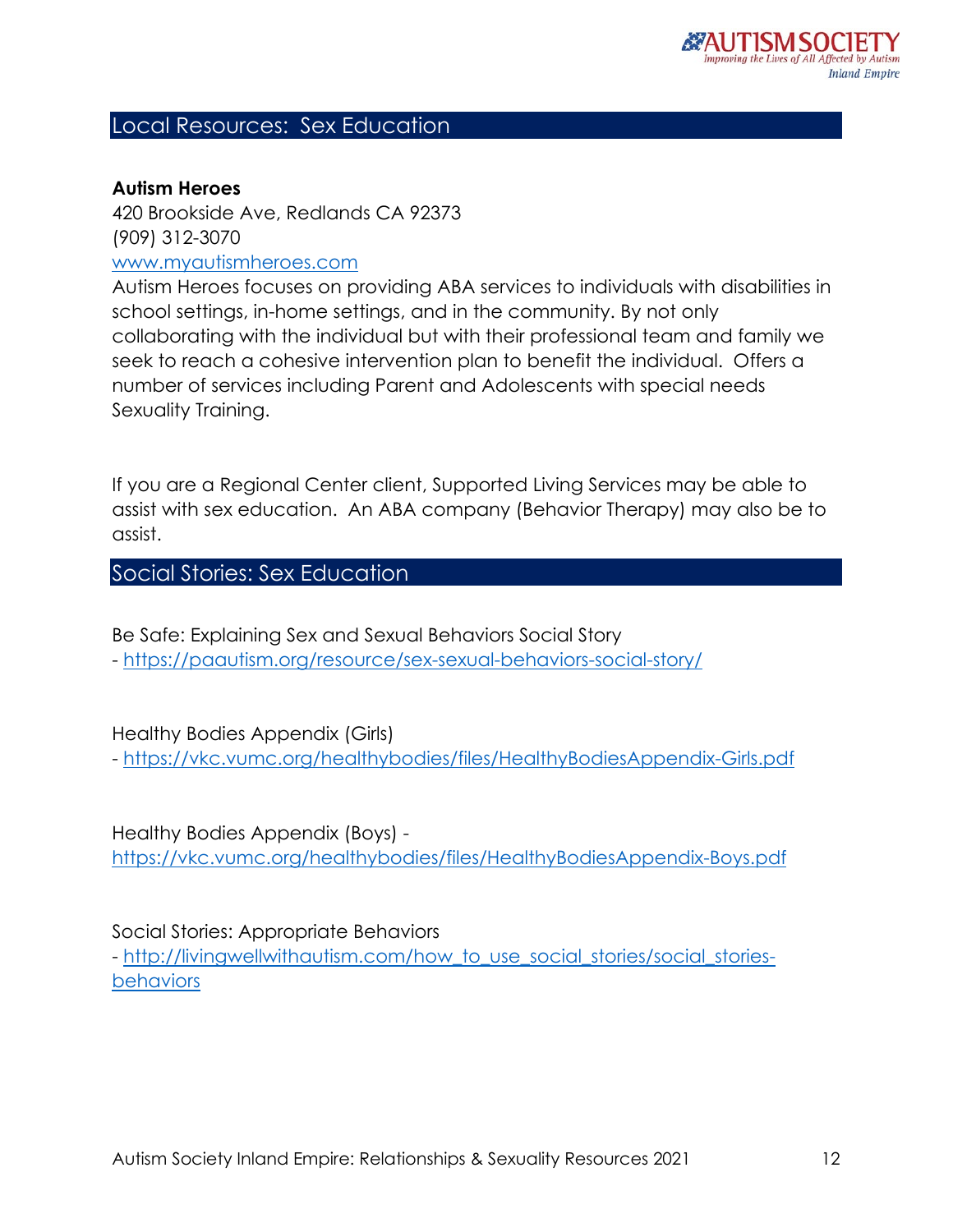## Videos: Sex Education

Puberty Basics for Parents of Girls with ASD: [https://www.youtube.com/watch?v=NqCMI7Spp-](https://www.youtube.com/watch?v=NqCMI7Spp-M&t=3s&ab_channel=Asperger%2FAutismNetwork-AANE)[M&t=3s&ab\\_channel=Asperger%2FAutismNetwork-AANE](https://www.youtube.com/watch?v=NqCMI7Spp-M&t=3s&ab_channel=Asperger%2FAutismNetwork-AANE)

Sex Ed for People with I/DD:

<https://www.youtube.com/playlist?list=PLuEvYNNQ-dHeVhbyeJHx9s8oqsvBk621v>

Sexuality Education for Children and Adolescents with Autism Spectrum Disorder (Kennedy Krieger): [www.youtube.com/watch?v=iEg2Yxrg9QU&ab\\_channel=KennedyKriegerInstitut](http://www.youtube.com/watch?v=iEg2Yxrg9QU&ab_channel=KennedyKriegerInstitute)

[e](http://www.youtube.com/watch?v=iEg2Yxrg9QU&ab_channel=KennedyKriegerInstitute)

Social-Sexuality Education for Young People with Autism Spectrum (Seattle Children's Hospital):

[https://www.youtube.com/watch?v=NxAFLsVohVg&list=PLjvfRtcMhn4PB0NTW0Rl](https://www.youtube.com/watch?v=NxAFLsVohVg&list=PLjvfRtcMhn4PB0NTW0RlvsMJGu1Csnn5s&index=41&ab_channel=SeattleChildrens) [vsMJGu1Csnn5s&index=41&ab\\_channel=SeattleChildrens](https://www.youtube.com/watch?v=NxAFLsVohVg&list=PLjvfRtcMhn4PB0NTW0RlvsMJGu1Csnn5s&index=41&ab_channel=SeattleChildrens)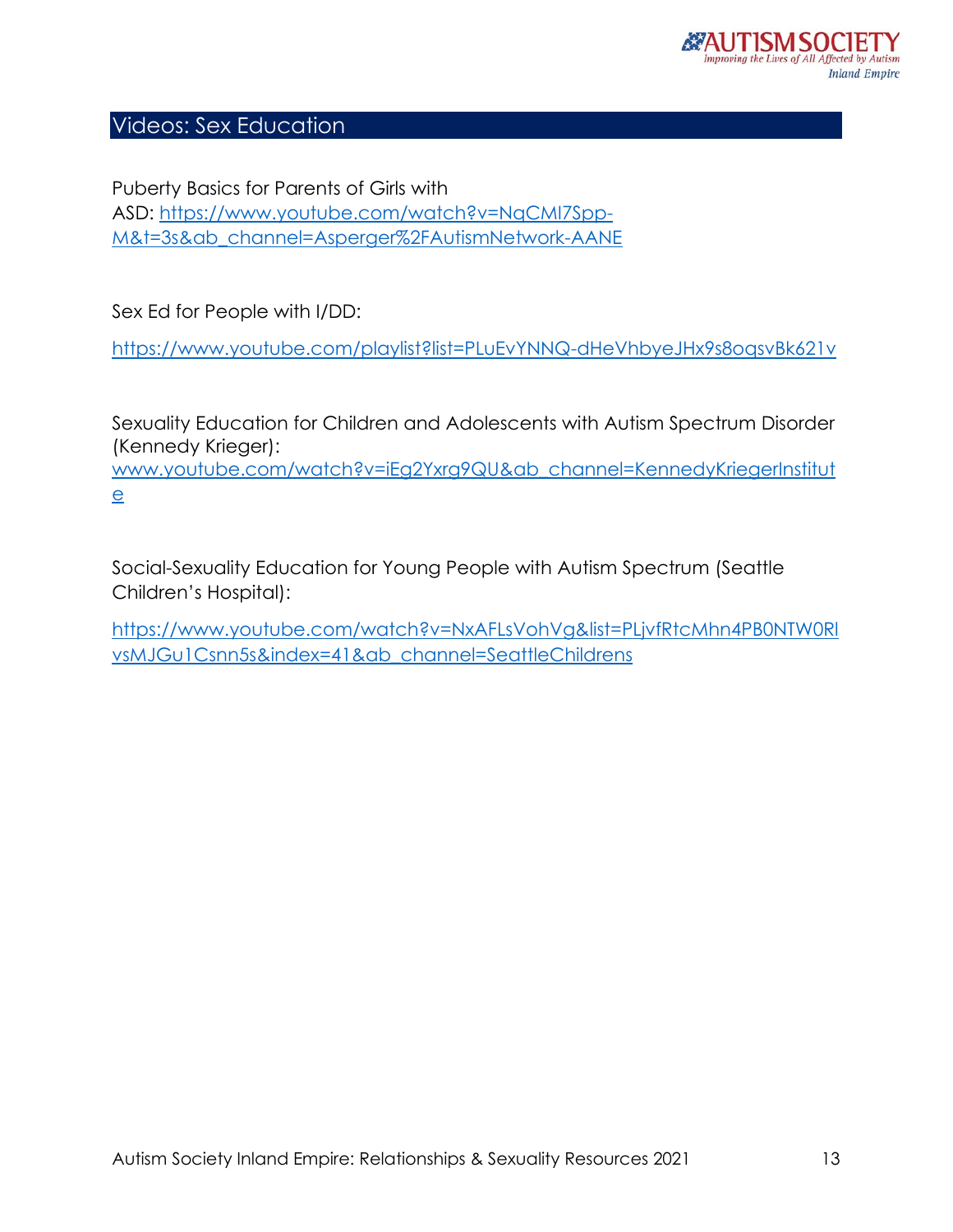

# **SEXUAL & GENDER IDENTITY AND AUTISM**

The acronym LGBTQIA+ is an ever-growing and evolving acronym. It is an inclusive term covering people of all genders and sexualities, such as lesbian, gay, bisexual, transgender, questioning, queer, intersex, asexual, pansexual, and allies.

Gender identity and sexuality are more varied among autistic people than in the general population, and autism is more common among people who do not identify as their assigned sex than it is in the population at large — three to six times as common, according to a recent study. Researchers are also making gains on how best to support autistic people who identify outside conventional genders. (Spectrum News 9/18/20)

#### Articles and Resources: LGBTQ

**Autistic & LGBTQ- The Facts**: [https://www.autisticempire.com/2019/06/09/autistic-and](https://www.autisticempire.com/2019/06/09/autistic-and-lgbtq-the-facts/)[lgbtq-the-facts/](https://www.autisticempire.com/2019/06/09/autistic-and-lgbtq-the-facts/)

**Autistic Women and Non-Binary Network** (AWN):<https://awnnetwork.org/>

**Coming Out** explained: [https://paautism.org/wp](https://paautism.org/wp-content/uploads/2019/04/ComingOut.pdf)[content/uploads/2019/04/ComingOut.pdf](https://paautism.org/wp-content/uploads/2019/04/ComingOut.pdf)

**Figuring out your Sexual Orientation:** [https://paautism.org/wp](https://paautism.org/wp-content/uploads/2019/04/FiguringOutYourSexualOrientation.pdf)[content/uploads/2019/04/FiguringOutYourSexualOrientation.pdf](https://paautism.org/wp-content/uploads/2019/04/FiguringOutYourSexualOrientation.pdf)

**Gender and Sexuality in Autism, Explained:**  <https://www.spectrumnews.org/news/gender-and-sexuality-in-autism-explained>

**LGBTQI Resource Page:** <https://paautism.org/resource/lgbtqi/>

**Neurodiversity and Gender Diverse Youth-** An Affirming Approach to Care 2020: [https://www.lgbtqiahealtheducation.org/wp-content/uploads/2020/08/Neurodiversity](https://www.lgbtqiahealtheducation.org/wp-content/uploads/2020/08/Neurodiversity-and-Gender-Diverse-Youth_An-Affirming-Approach-to-Care_2020.pdf)[and-Gender-Diverse-Youth\\_An-Affirming-Approach-to-Care\\_2020.pdf](https://www.lgbtqiahealtheducation.org/wp-content/uploads/2020/08/Neurodiversity-and-Gender-Diverse-Youth_An-Affirming-Approach-to-Care_2020.pdf)

**SexEd Guide for Self-Advocates-Sexual Identification and Gender Identity:**  <https://researchautism.org/sex-ed-guide-sexual-orientation-gender-identity/>

**Sexual Identification, Gender Identity, and Autism:** [https://www.aane.org/sexual](https://www.aane.org/sexual-orientation-gender-identity-aspergerautism/)[orientation-gender-identity-aspergerautism/](https://www.aane.org/sexual-orientation-gender-identity-aspergerautism/)

**Sexual Orientation and Gender Identity** Definition: [https://paautism.org/wp](https://paautism.org/wp-content/uploads/2019/04/SexualOrientationAndGenderIdentity.pdf)[content/uploads/2019/04/SexualOrientationAndGenderIdentity.pdf](https://paautism.org/wp-content/uploads/2019/04/SexualOrientationAndGenderIdentity.pdf)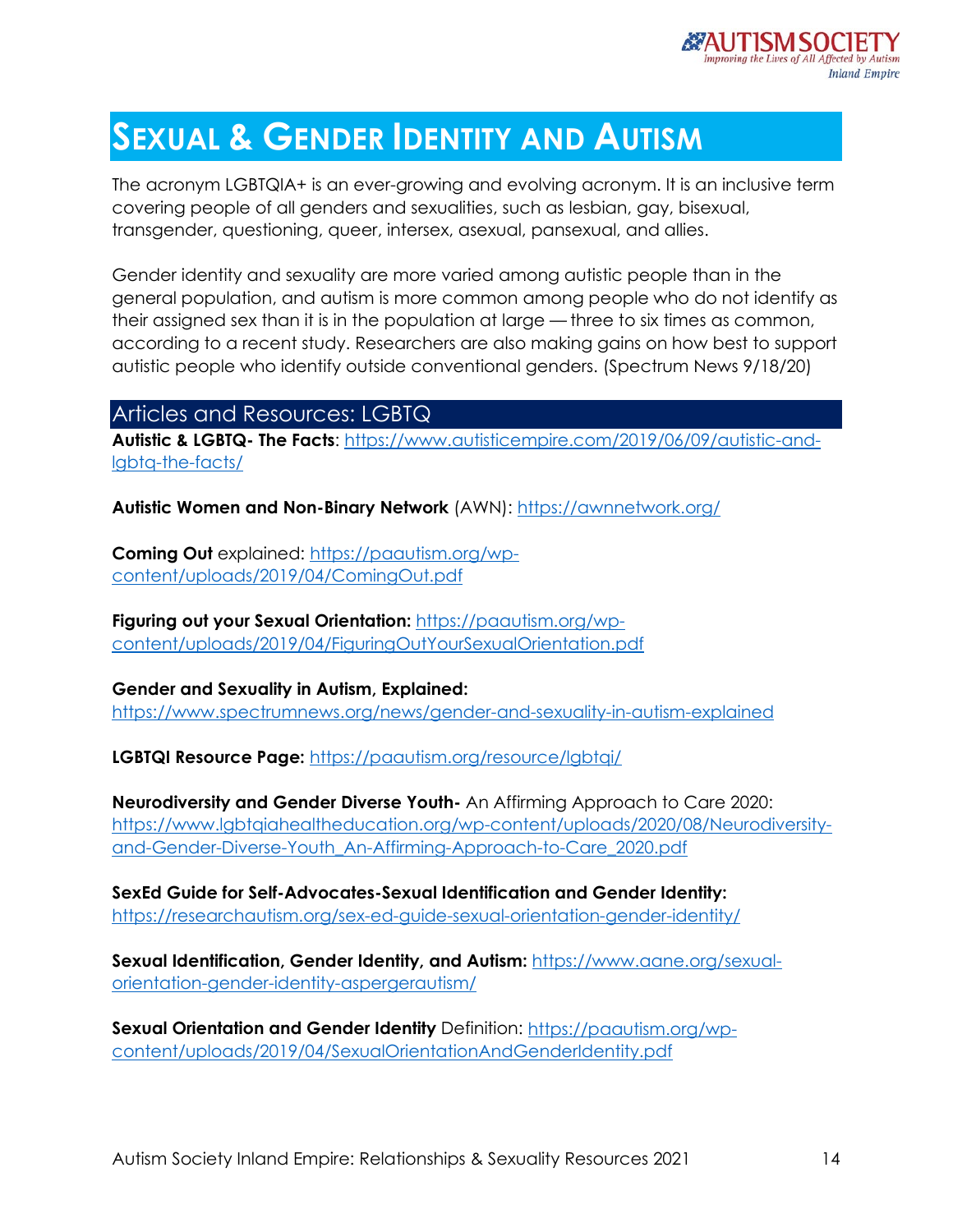

**Twainbow–** LGBTQI+ people with an Autistic diagnosis have two separate rainbows and two separate coming out stories. There are times when an autistic will not come out as LGBTQI+, and vice-versa. The challenges for each minority group are great and being a double-social minority can be especially tough. Education and peer support goes a long way in helping to navigate these challenges and make for a smoother trip on the social highway. That's the premise of Twainbow — people living under a doublerainbow.<https://www.twainbow.org/>